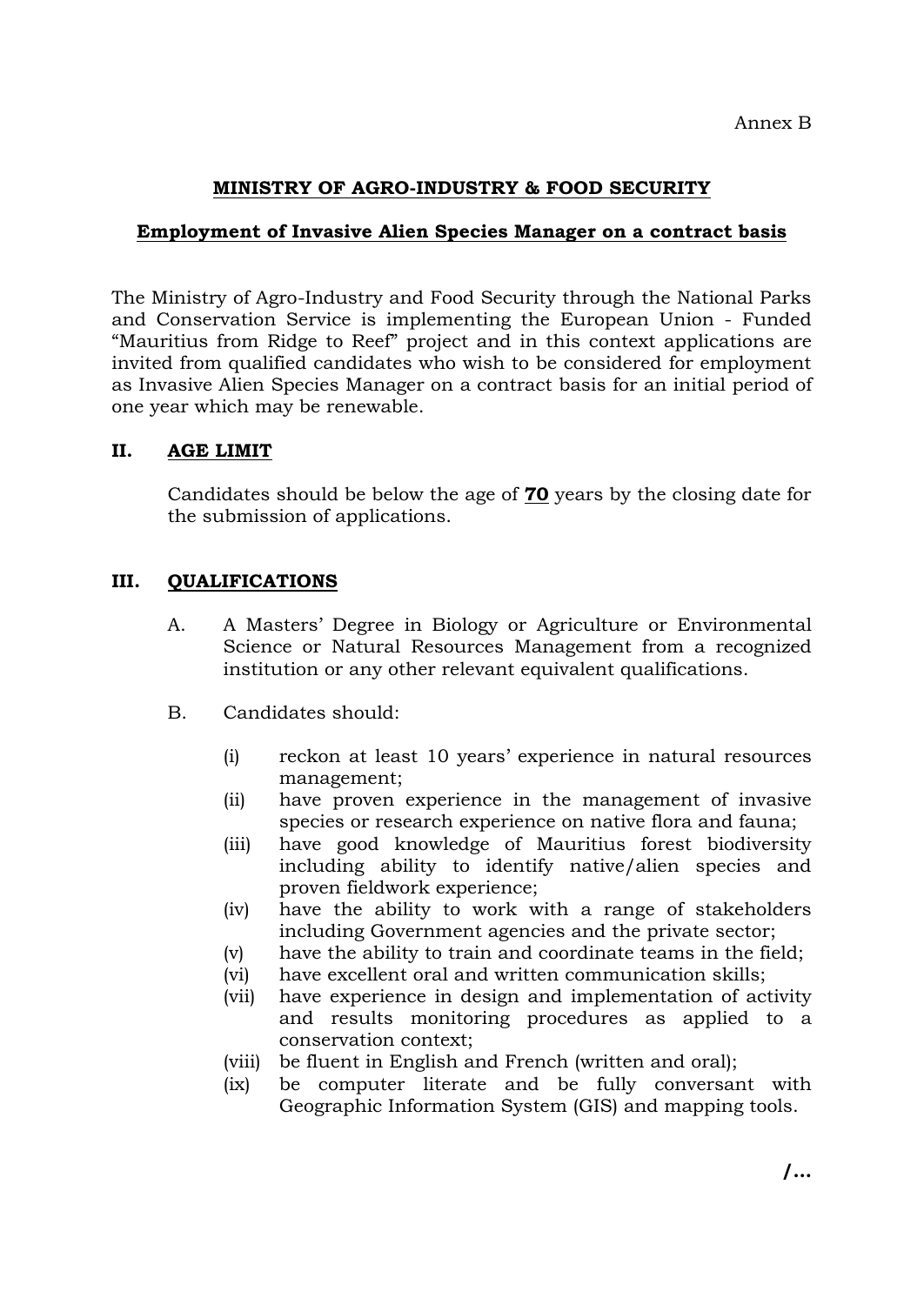#### **NOTE**

- 1. Candidates should produce written evidence of experience/knowledge claimed.
- **2. The onus for the submission of written evidence of experience/knowledge claimed and equivalence of qualifications (if applicable) from the relevant authorities (Higher Education Commission or Mauritius Qualifications Authority) rests on the candidates. Applications will not be considered in case of non-submission of written evidence of experience/knowledge claimed by the closing date.**

### **IV. ROLE AND RESPONSIBILITIES**

To support and assist the National Parks and Conservation Service in implementing the "Mauritius Ridge to Reef" project.

### **V. DUTIES**

- 1. To identify restoration sites where invasive species management will be carried out.
- 2. To evaluate quality of forest and restoration potential prior to start of restoration works.
- 3. To undertake spatial analysis of restoration works through using GIS tools for analysis of effectiveness and efficiency of control methods.
- 4. To closely collaborate with partners including private landowner/s in implementation of restoration plans.
- 5. To prepare work plans and ensure their timely and effective implementation.
- 6. To prepare and submit the Progress Reports on IAS activity.
- 7. To coordinate relevant government agencies, and all project partners, including NGOs for effective coordination of all IAS related activities.
- 8. To prepare and disseminate project reports and other outputs on IAS related activities to the Ministry and NPCS, donors, to the Steering Committee and other bodies as necessary, and ensure the fulfillment of Steering Committee directives.
- 9. To provide technical assistance in the development of information and awareness material on IAS component.
- 10. To provide technical oversight/guidance on all IAS sites through development of guidelines.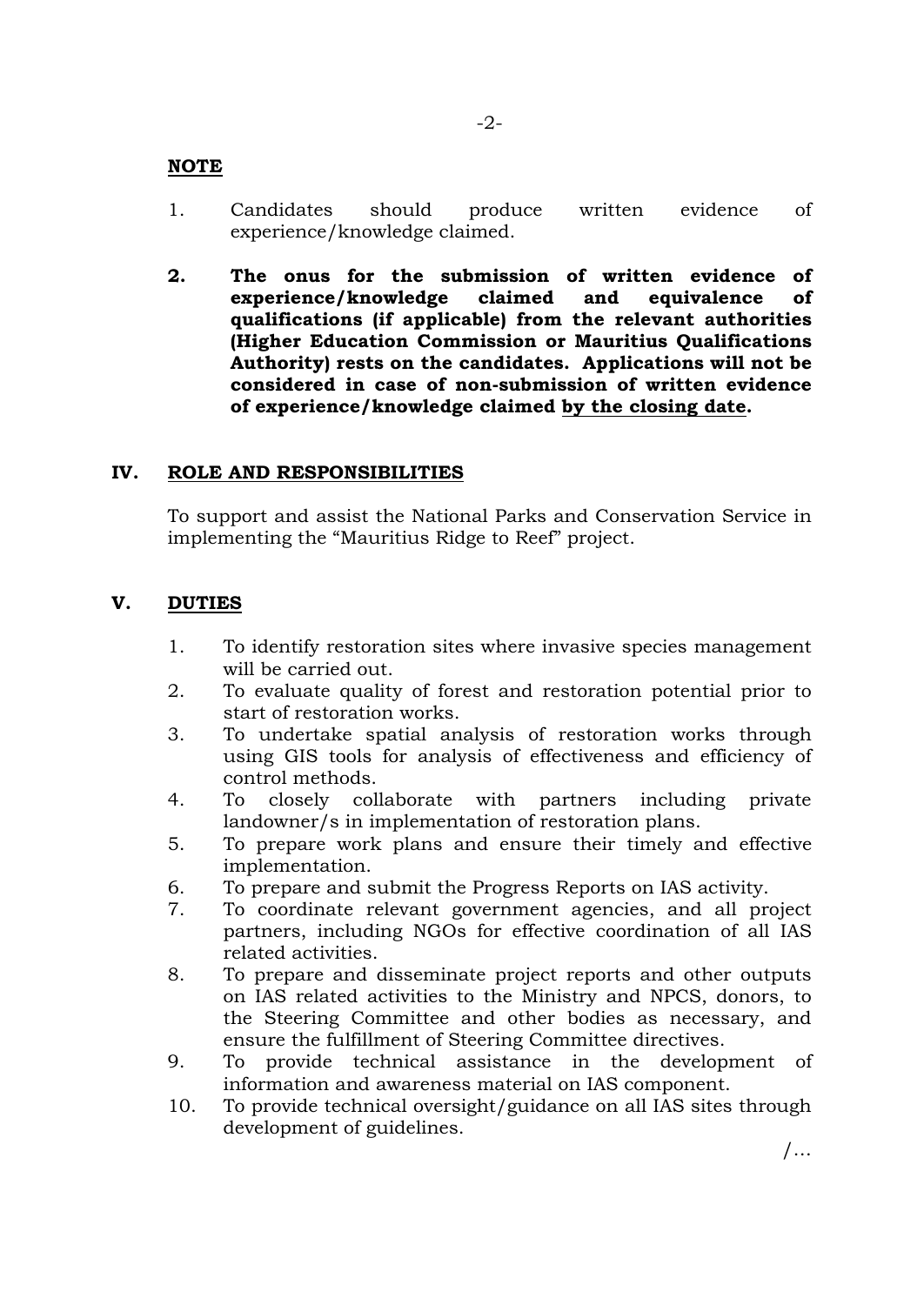- 11. To assess the efficiency and effectiveness of restoration works and documentation of same through facilitating effective monitoring, data analysis and regular reporting through cost benefit analysis, efficacy tests.
- 12. To assess optimal weeding maintenance regimes for different forest types and complement of IAS.
- 13. To evaluate alternative control of invasive plant species including biological control.
- 14. To assist and train NPCS staff on the invasive species management and control methods and techniques for IAS plant and animal management.

# **VI. SALARY**

The selected candidate will be remunerated a monthly salary of Rs 50,900.

# **VII. MODE OF APPLICATION**

- 1. Qualified candidates should submit their application on the prescribed form which may be obtained during office hours at the Human Resource Division of the Ministry of Agro-Industry and Food Security, 4th floor, Blendax House, Dumas Street, Port Louis.
- 2. Candidates already in the service should submit their application in **duplicate**, the original to be sent directly to the Senior Chief Executive (Attn: Human Resource Division) Ministry of Agro-Industry and Food Security, 4th floor, Blendax House, Dumas Street, Port Louis and the duplicate through their respective Supervising/Responsible Officers.
- 3. Envelopes should be clearly marked on the top left corner "**Employment of Invasive Alien Species Manager on contract**".
- 4. This advertisement together with the Application Form are available on the website of the Ministry of Agro-Industry and Food Security at the following address: **agriculture.govmu.org**
- 5. Acknowledgement of applications will be made, as far as possible, by **e-mail**. Candidates are, therefore, advised to submit their e-mail address.

### **VIII. IMPORTANT**

1. Incomplete, inadequate or inaccurate filling of the Application Form may entail elimination of the applicant.